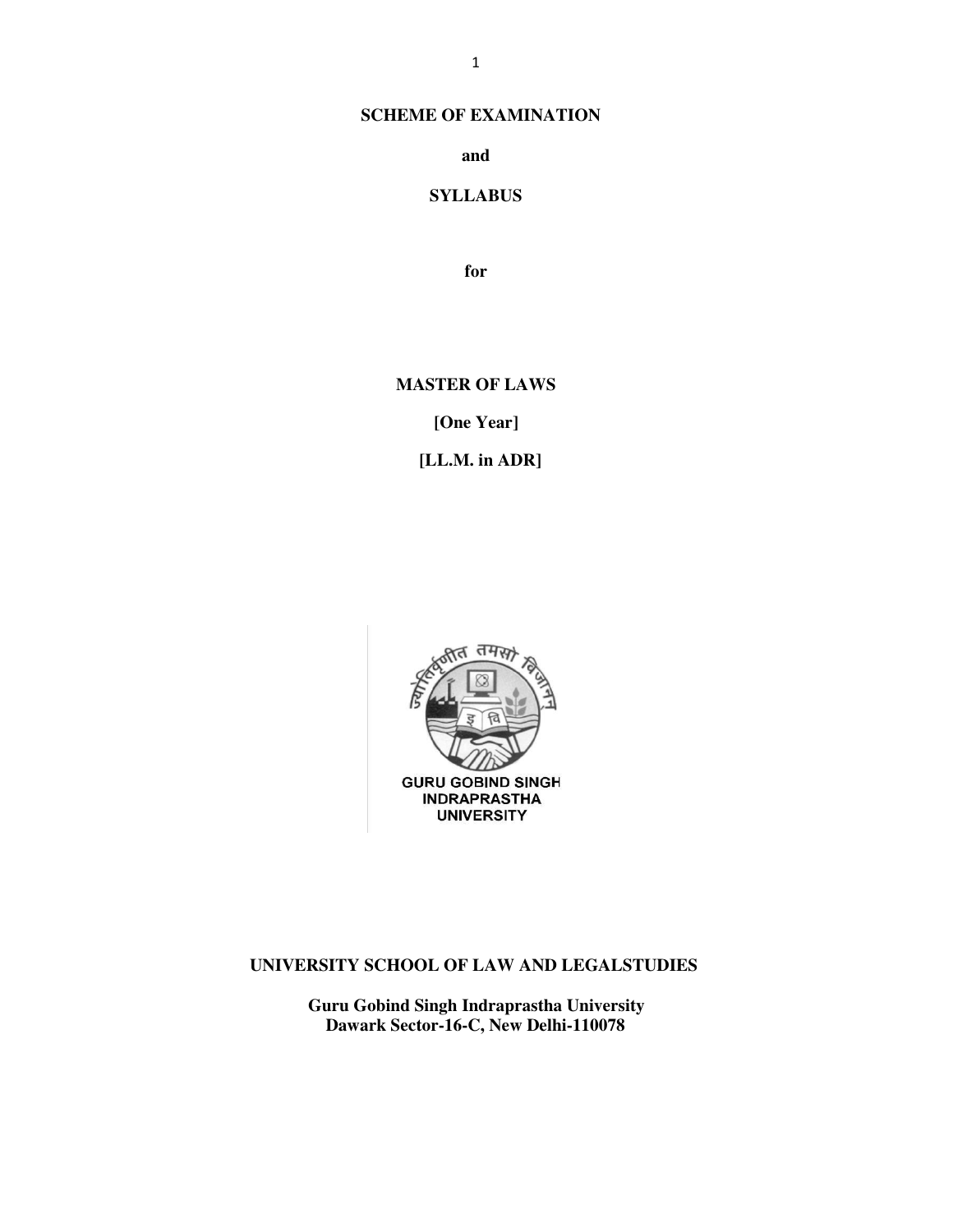The one year LLM (ADR) programme shall be introduced from the Academic Year, 2015-16 in the university.

### **LL.M (One Year) – ADR**

| <b>Paper Code</b> | <b>Paper Title</b>                    | L | <b>RTDA</b>    | C |
|-------------------|---------------------------------------|---|----------------|---|
| <b>GEN 101</b>    | Research Methods and Legal Writing    | 4 | 2              | 5 |
| <b>GEN 103</b>    | <b>System of Governance</b>           | 4 | 2              |   |
| <b>GEN 105</b>    | Law and Justice in a Globalised World | 4 | 2              |   |
| <b>ADR 115</b>    | Evolution and Concept of ADR          | 4 | $\overline{2}$ |   |
| <b>ADR</b> 117    | Law of Arbitration                    |   | ↑              |   |

### **Semester I**

### **Semester II**

| <b>Paper Code</b> | <b>Paper Title</b>                                                         | L              | RTDA* | $\mathbf C$ |
|-------------------|----------------------------------------------------------------------------|----------------|-------|-------------|
| <b>IPR 120</b>    | Mediation, Conciliation and Negotiation                                    | $\overline{4}$ | 2     | 5           |
| <b>IPR 122</b>    | <b>International Commercial Arbitration</b>                                | 4              | 2     | 5           |
| <b>IPR 124</b>    | International Investment Arbitration                                       | 4              | 2     |             |
| <b>IPR 126</b>    | Practical Training in ADR Skills/ Practical<br>Applications of ADR Methods | 4              | 2     |             |
| <b>GEN 110</b>    | Dissertation**                                                             |                |       | 10          |

### *Explanations*

- \* **L-** Lecture
- \* **C-** Credits
- \* **RTDA** Research and Teaching Development Activities

\*\* **NUES**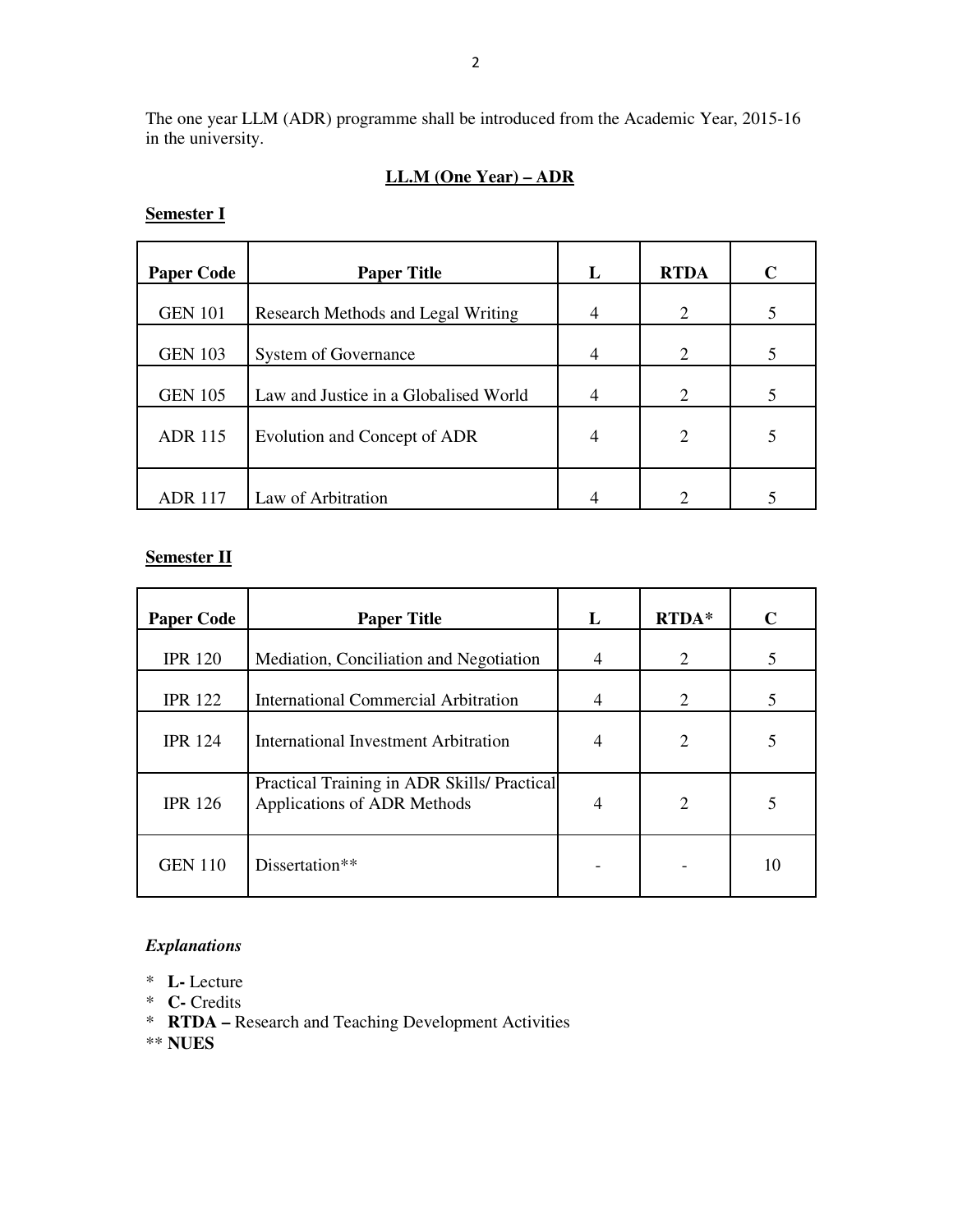### **Mode of Evaluation and Distribution of Marks**

Each course shall carry total of 100 marks. There shall be semester end written examination for all the courses conducted by Examination Division of the University for 60 Marks. In each course in each semester there shall be Internal-examinations of 15 marks and 25 marks through written and RTDA evaluation respectively as continuous assessment by the subject teacher concerned.

#### **Note:**

The total number of Credits of the LL.M. Programme is 55 (Fifty Five).

1. Each student shall be required to appear for examination in all the papers of the course and secure 55 credits for the award of a degree.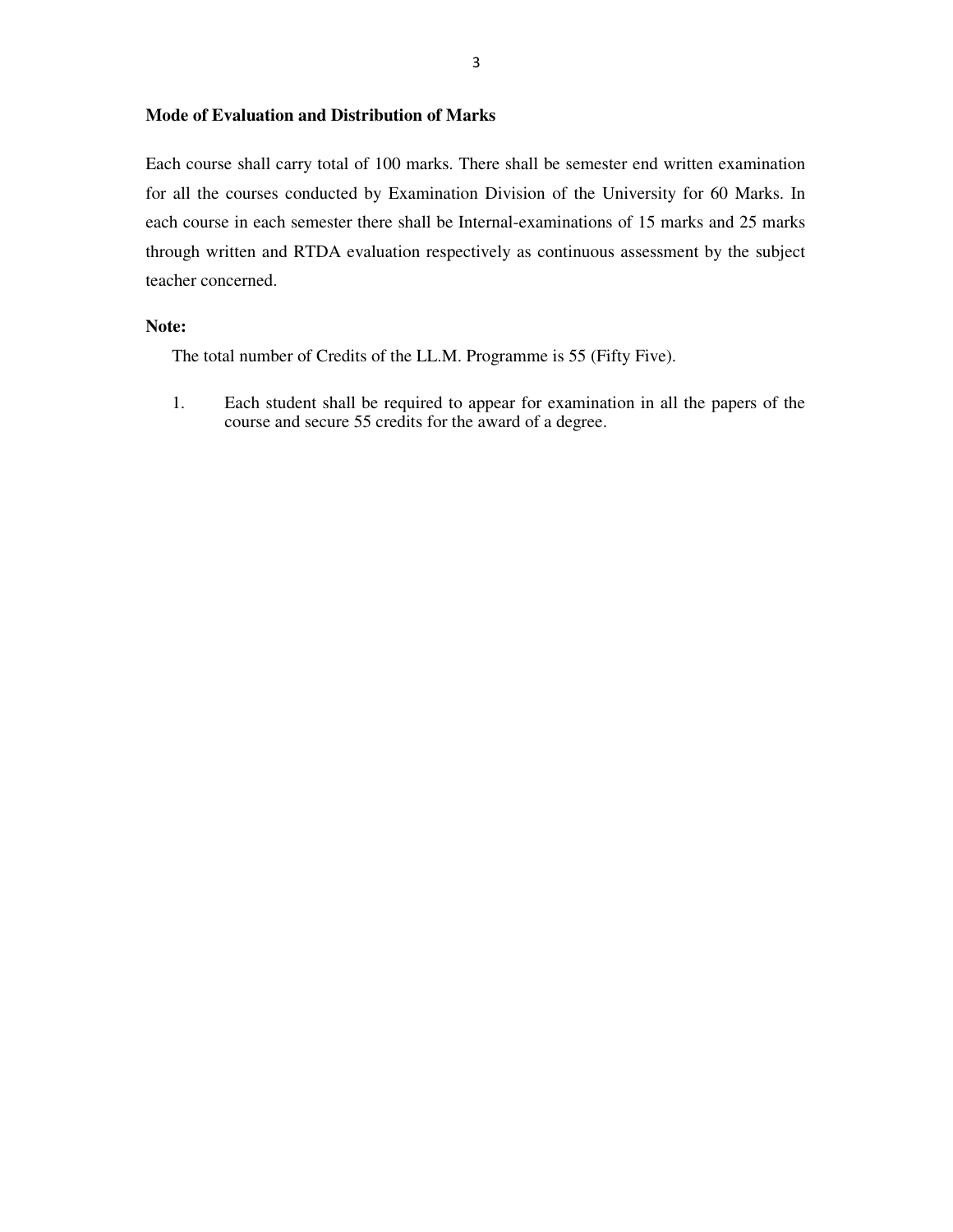### **Paper – I L4 RTDA2 C5 Subject: Research Methods and Legal Writing Paper Code: GEN-101**

**Objective:** This paper will make students understand research methodology and different components of legal research and their application. The paper will attempt to instill rational tools of analysis in the students so that their research contributes to the development of sociolegal dimensions.

#### **Unit – I: Precepts (Lectures 10)**

- a. Nature, Scope and Objectives of Legal Research and Methodology
- b. Methods of Legal Research
- c. Collaborative Research
- d. Doctrinal and Non-Doctrinal

#### **Unit - II: Research Designs (Lectures 10)**

- a. Identification and Formulation of Research Problem
- b. Hypothesis and Research Design (Characteristics and contents)
- c. Database for Legal Research: Legislations, Judicial Decisions, Juristic Writings and Traditional and Online Databases

#### **Unit - III: Research Techniques (Lectures 10)**

- a. Methodology: Tool and Techniques for collection of data, collection of case materials and juristic literature, use of historical and comparative research material and use of questionnaire and interview.
- b. Census and Survey
- c. Sampling: Types, Merits and Demerits
- d. Observation
- e. Interview, Questionnaire

#### **Unit – IV: Data Processing Report Writing (Lectures 10)**

- a. Data Analysis and Interpretation
- b. Report Writing
- c. Supervision
- d. Guidelines for researchers
- e. Research Ethics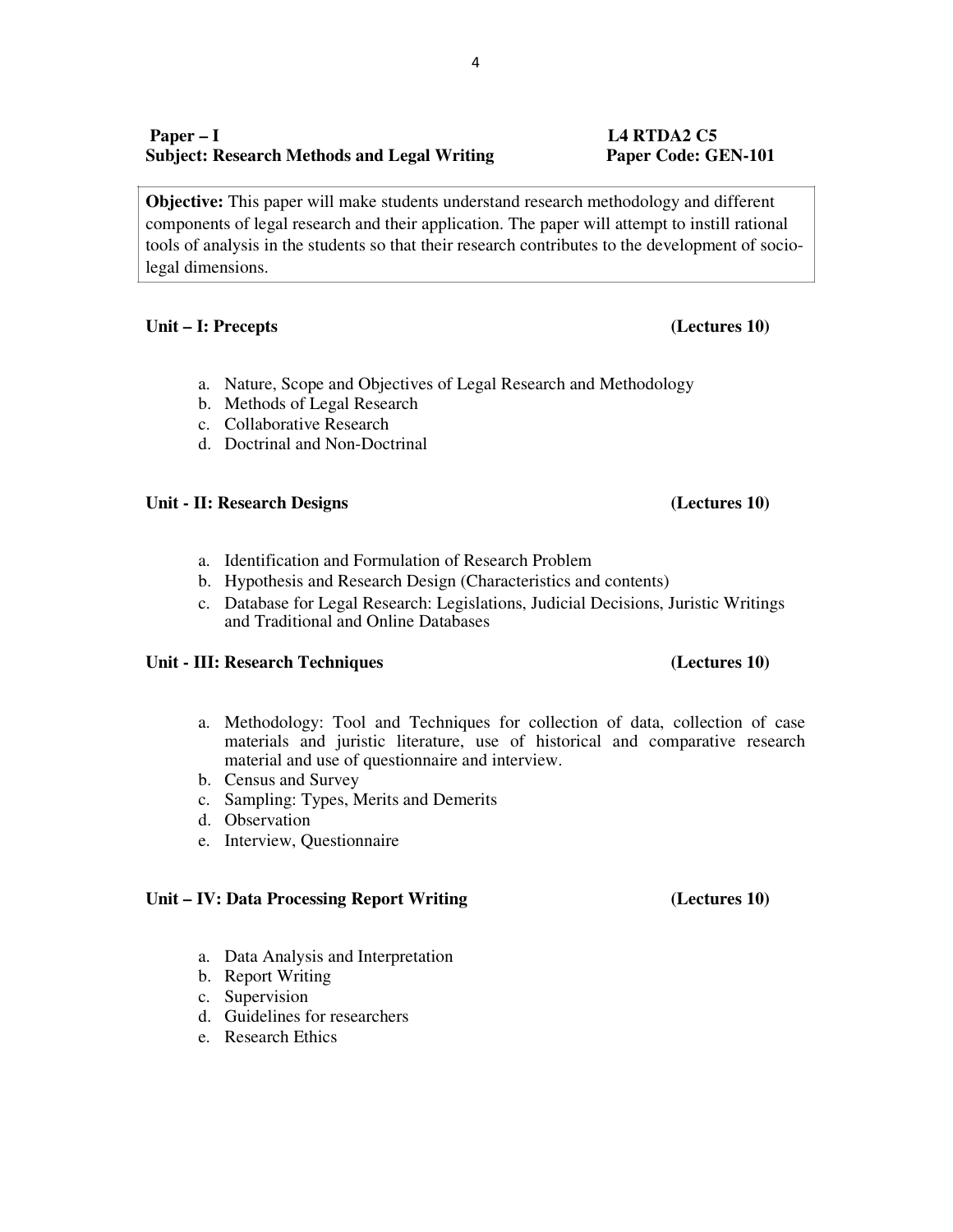#### **Text Books:**

- 1. S.K. Verma and M. Afzal Wani (Eds.) *Legal Research and Methodology,* Indian Law Institute  $(2001)$   $2<sup>nd</sup>$  Edition.
- 2. Goode and Hatt, '*Methods in Social Research*', Singapore, Mc. Graw Hill Book Co., 1985 (reprint).

- 1. Baxi, Upendra, '*Socio-Legal Research in India – A Program Schriff*, ICSSR, Occasional Monograph, 1975.
- 2. Cohen, Morris L., '*Legal Research*', Minnesota, West Publishing Co. 1985.
- 3. Ghosh, B.N., '*Scientific Method and Social Research*', New Delhi, Sterling Publishers Pvt. Ltd., 1984.
- 4. Johari J.C. (ed), '*Introduction to the Method of Social Sciences*', New Delhi, Sterling Publishers Pvt. Ltd. 1988.
- 5. Kothari C.K., '*Research Methodology: Method and Techniques*', New Delhi, Wiley Eastern Ltd., 1980.
- 6. Stone, Julius, '*Legal System and Lawyer's Reasoning*', Sydney, Maitland Publications, 1968.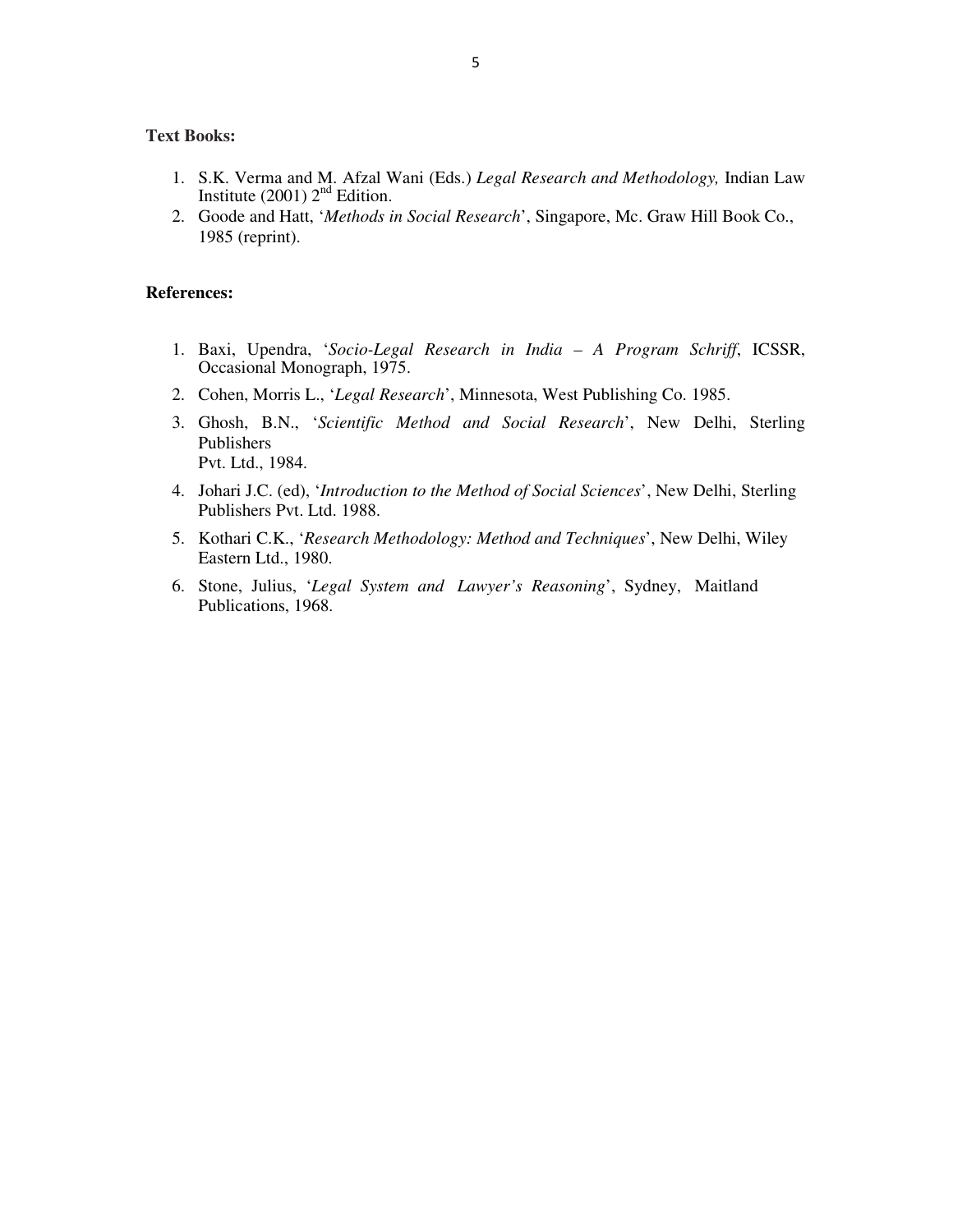### **Paper – II L4 RTDA2 C5 Subject: System of Governance Paper Code: GEN-103**

**Objective:** The objective is to enable the students understands and appreciate various forms and systems of Governance. The students should particularly appreciate the role of judicial institutions in promotion of governance, its limitations and challenges.

### **Unit - I : Introduction (Lectures 10)**

- a. Meaning and Concept of Governance
- b. Systems of Governance
- c. Constitutional Governance: Democracy, Rule of Law and Separation of Powers
- d. Law and Governance in India

### **Unit - II : Federalism as a Pattern of Governance (Lectures 10)**

- a. Nature and Principles of Federal Governance : Classical and Modern
- b. Comparative Analysis of American, Canadian and Indian Systems
- c. Corporative Federalism in India: Legislative, Administrative and Financial Relations between Union and States.

### **Unit - III: Judicial process and its role in Governance (Lectures 10)**

- a. Concept and Practice of Judicial Review in India and USA
- b. Judicial Accountability, Administrative and Parliamentary Ethics
- c. Role of Judiciary in Promoting Governance: Human Rights, Criminal Justice System, Environment, Public Health etc.
- d. Research and Development in Governance

### **Unit-IV: Emerging Trends and Challenges to Governance (Lectures 10)**

- a. Challenges to Governance: Corruption, Criminalization, Caste, Poverty, Terrorism etc.
- b. State Responsibility & PPP
- c. Principles of compensatory discrimination, Religious and Linguistic Minorities
- d. Role of Media in Governance

### **Text Books:**

- 1. Joseph Minattur, *Indian Legal System*, ILI Publication, 2006 ( 2nd Revised Edn)
- 2. Allot, A.N. "African Law", in J.D. M. Derret, Ed., *An Introduction to Legal Systems (*London: Sweet & Maxwell, 1968), 131.
- 3. ASEAN Law Association, *ASEAN Legal Systems* (Hong Kong/Malaysia/Singapore: Butterworths, 1995).
- 4. Basu, D. D., *Comparative Federalism,* New Delhi: Prentice-Hall, 1987.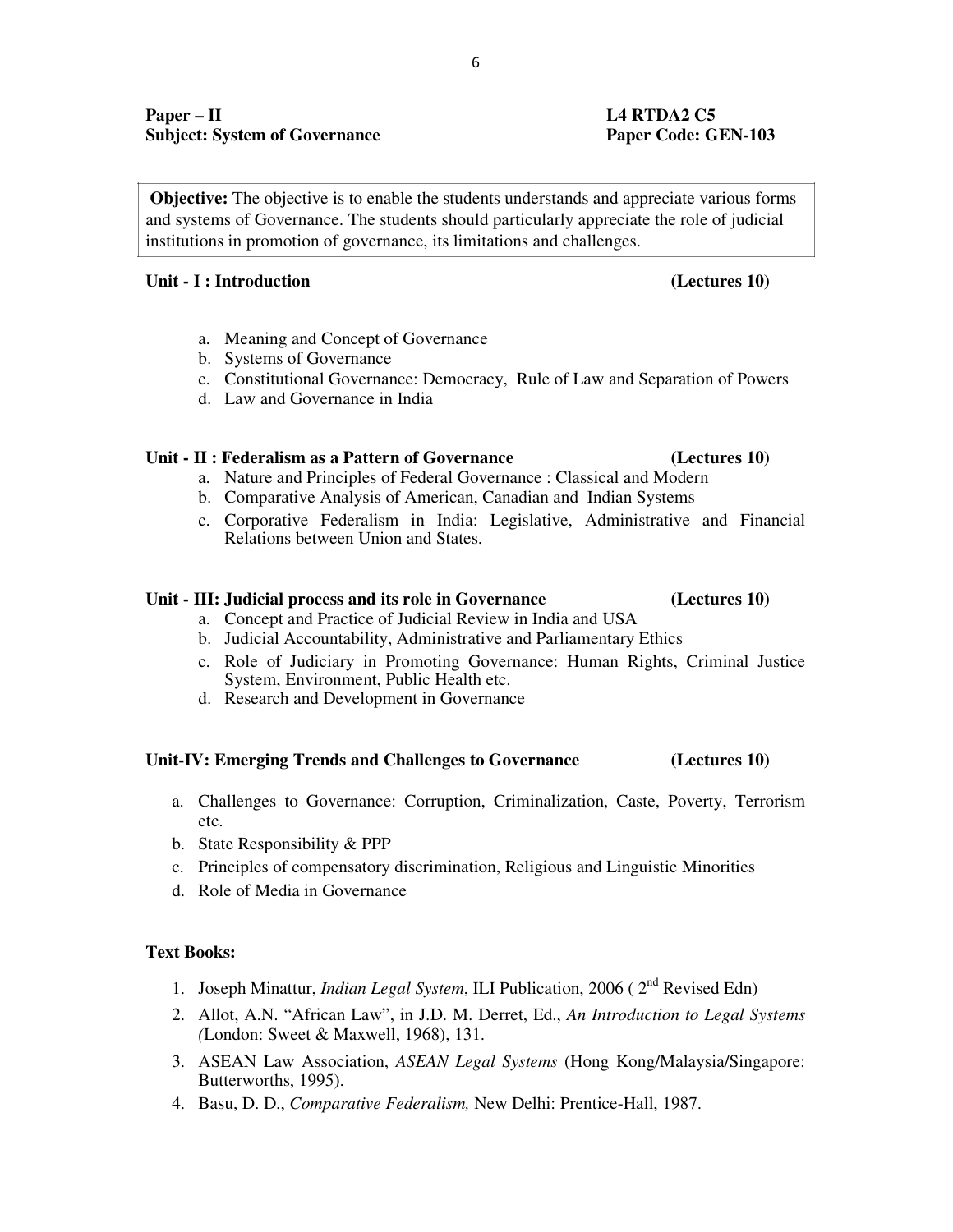5. Baxi, U., "The Colonial Heritage", in Legrand, P. and Munday, R., eds., *Comparative Legal Studies: Traditions and Transitions* (Cambridge University Press, 2003), 46.

- 1. C. H. Mell Wain, *Constitutionalism: Ancient and Modern*. (1947).
- 2. A. V. Dicey, *Introduction to the Study of Law of the Constitution*. (1982) Edition.
- 3. Lary Alexander (ed). *Constitutionalism: Philosophical Foundations*. Cambridge. (1998)
- 4. M. P. Singh 'Constitution of India. 11<sup>th</sup> Ed. 2008, Eastern Book Co.
- 5. K. C. Wheare. *Federal Government*. Ch. 1 & 2, 4<sup>th</sup> Edition 1963.
- 6. M. P. Singh. *Federalism, Democracy and Human Rights*. 47 J.I.L.I. 47 (2005).
- 7. Parmanand Singh '*Social Rights and Good Governance In* C. Raj Kumar and D. K. Srivastava (ed.) *Human rights and Development: Law, Policy and Governance* Ch.24 pp.437-54. Lexis Nexis. Hong Kong. (2006).
- 8. Parmanand Singh *'Hunger Amidst Plenty: Reflections on Law, Poverty and Governance*. 48, J.I.L.I. PP 57-77. (2006).
- 9. Virendra Kumar. *Dynamics of Reservation Policy: Towards a More Inclusive Social Order*, 50, J.I.L.I. PP 478-517. (2007).
- 10. Virendra Kumar, *Minorities' Rights to Run Educational Institutions*: T. M. A. Pai Foundation in Perspective. 45, J.I.L.I. PP 200-238. (2003).
- 11. Parmanand Singh '*Equality and Compensatory Discrimination: The Indian Experience*, *In* Choklingam and C. Raj Kumar (ed) *Human rights, Criminal Justice and Constitutional Empowerment*, Chapter 7, Oxford, Delhi. (2006).
- 12. Parmanand Singh. *Protecting the Rights of the Disadvantaged Groups Through Public Interest Litigation*, in M. P. Singh et al (ed), *Human Rights and Basic Needs: Theory and Practice*, Universal Law Publishing Company, New Delhi, PP 305-329. (2008).
- 13. Balakrishnan, K. G. '*Judiciary in India: Problems and Prospects*. 50, J.I.L.I. PP 461- 467 (2008).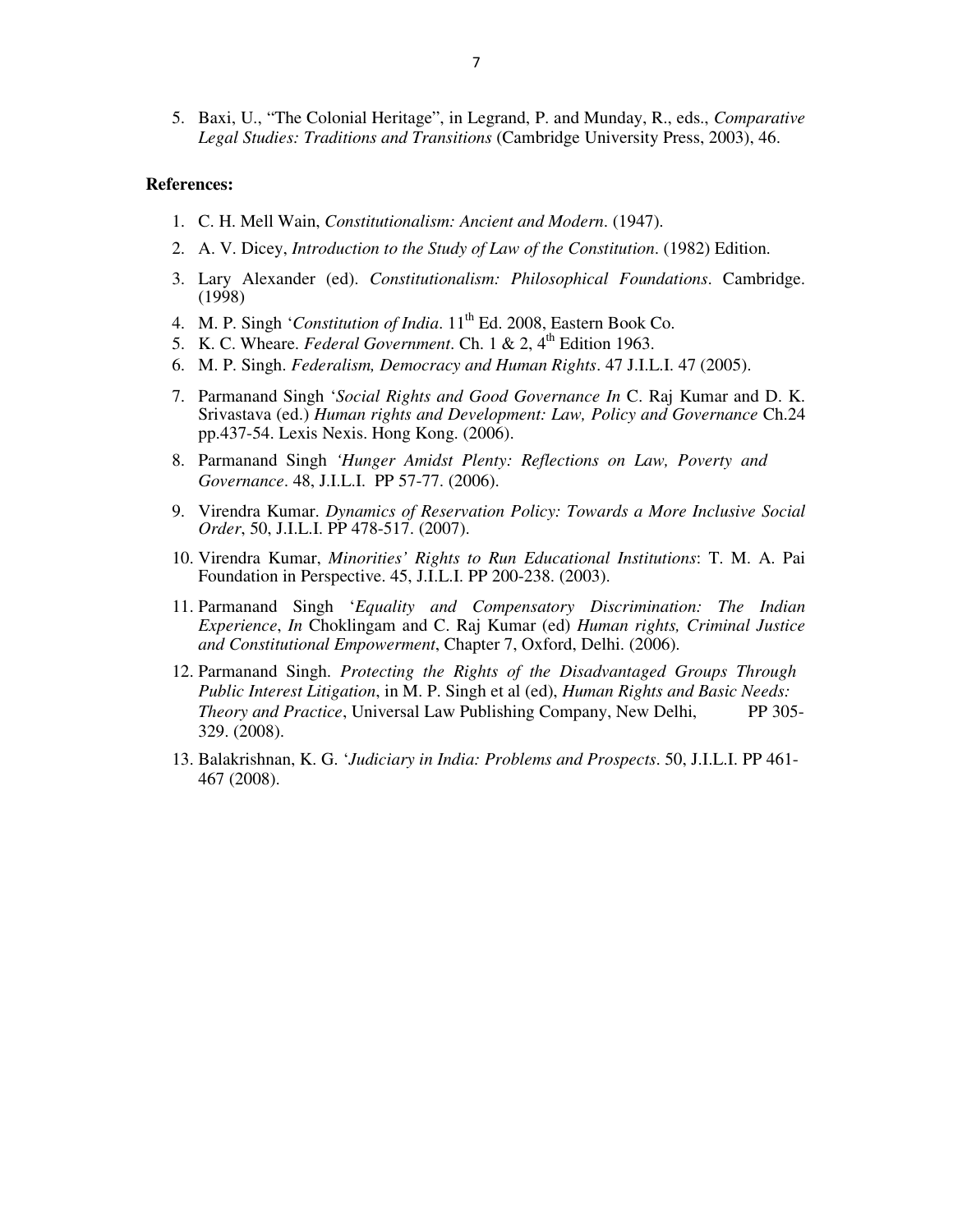**Objectives:** The students should understand the process of globalization in all its dimensions and perspectives, they should particularly appreciate the globalization in the context of law and justice and the *vice versa* i.e. the law and justice in the context of globalization.

| Unit-I: Justice in Globalising World: Existing Scenario             | (Lectures 10) |
|---------------------------------------------------------------------|---------------|
| Globalisation as Process<br>a.                                      |               |
| Existing Scenarios and Issues: Economic, Social, Political<br>b.    |               |
| Rethinking the Idea of Just World Order<br>$\mathbf{c}$ .           |               |
| Unit-II: Mechanism of Justice under International Legal Regime      | (Lectures 10) |
| United Nations' Institutional Mechanism<br>a.                       |               |
| <b>Responsibility of Nation States</b><br>b.                        |               |
| c. Challenges and the Way Forward                                   |               |
| Unit-III: Globalisation and National Justice Delivery System        | (Lectures 10) |
| Avoidance of National Jurisdictions<br>a.                           |               |
| Intervention of International Human Rights Regime<br>$\mathbf{b}$ . |               |
| Third World's Perspectives to Globalisation<br>$\mathbf{c}$ .       |               |
| Unit-IV: Emerging Initiatives for Justice                           | (Lectures 10) |
| a. MNCs and CSRs                                                    |               |

- b. Other New Initiatives
- c. Global *Ombudsman*
- d. Protection of Faiths and Culture

#### **Text Books:**

- 1. Kai Ambos, Judith Large, Marieke Wierda, *Building a Future on Peace and Justice: Studies on Transitional Justice, Peace and Development The Nuremberg Declaration on Peace and Justice*, Springer Science & Business Media, 2008
- 2. Andrew Byrnes, Mika Hayashi, Christopher Michaelsen, *International Law in the New Age of Globalization,* Martinus Nijhoff Publishers, 2013

- 1. Joseph Stiglitz, *Making Globalisation Work: The Next Step to Global Justice*, Pengiun 2007
- 2. Antony Anghie (Editor), *The Third World and International Order: Law, Politics, and Globalization,* Kluwer Law International, 2003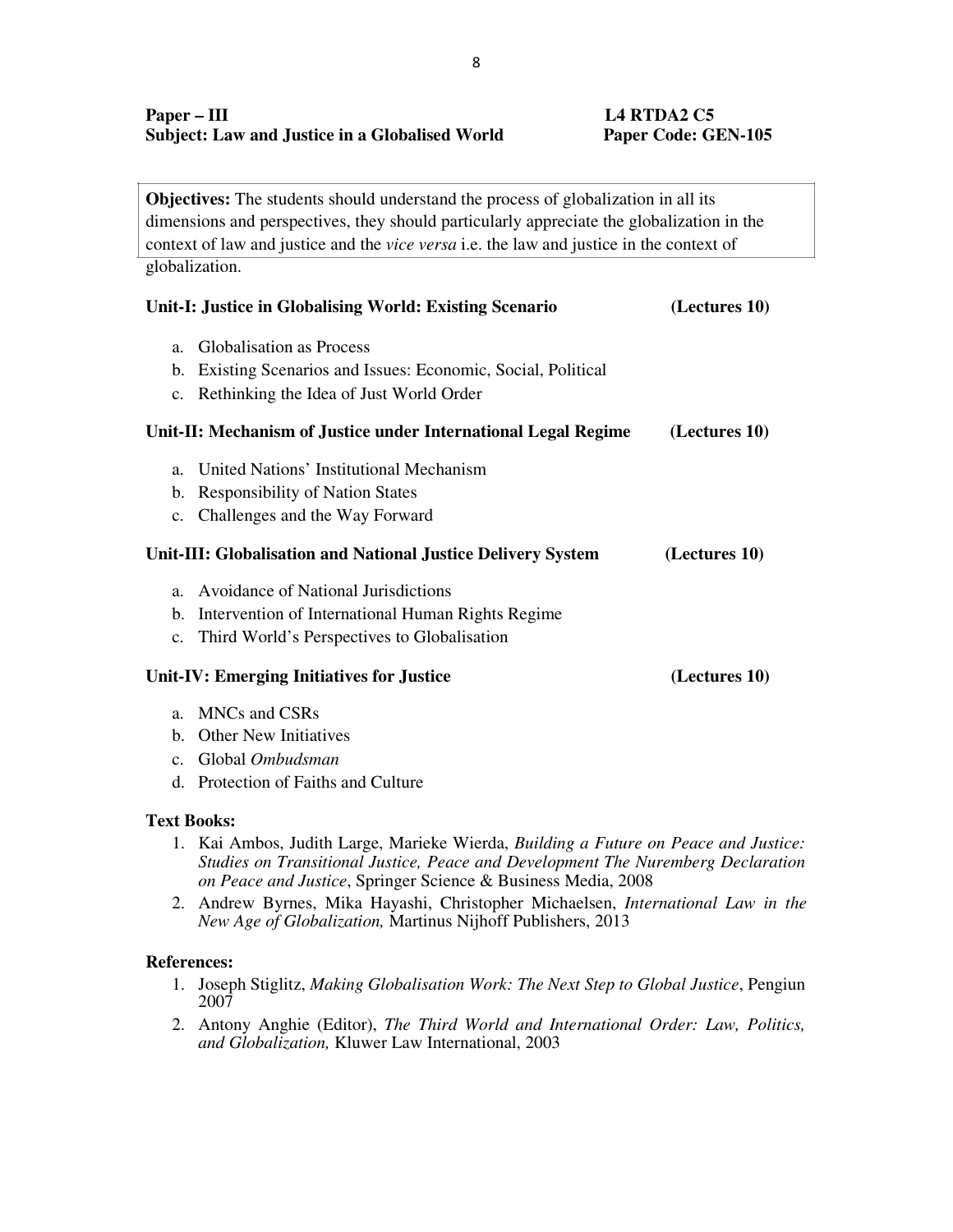| Paper $-$ IV<br><b>Subject: Evolution and Concept of ADR</b>                                                                                                                                                             | <b>L4 RTDA2 C5</b><br>Paper Code: ADR 115 |  |
|--------------------------------------------------------------------------------------------------------------------------------------------------------------------------------------------------------------------------|-------------------------------------------|--|
| UNIT – I: Introduction to ADR-I                                                                                                                                                                                          | (Lectures 10)                             |  |
| a. Disputes – meaning and Kinds of Disputes<br>Dispute Resolution in adversary system, Justiciable court structure and jurisdiction<br>b.<br>c. ADR-Meaning and philosophy, Need for ADR<br>d. Overview of ADR processes |                                           |  |
| UNIT – II: Indian Perspective of ADR                                                                                                                                                                                     | (Lectures 10)                             |  |
| a. Types of ADR in India<br>b. Current Trends<br>c. Acceptability                                                                                                                                                        |                                           |  |
| UNIT -III: Dispute Resolution at grass root level                                                                                                                                                                        | (Lectures 10)                             |  |
| a) Lok Adalats,<br>b) Nyaya Panchayath,<br>c) Legal Aid,<br>d) Preventive and Strategic legal aid.                                                                                                                       |                                           |  |
| UNIT – IV: ADR Application                                                                                                                                                                                               | (Lectures 10)                             |  |

#### a. Commercial and Financial Disputes

- b. Real estate and Land Disputes
- c. Consumer Disputes
- d. Accident Claims
- e. Matrimonial Disputes

#### **Text Books:**

- 1. P.C. Rao and William Sheffield, *Alternative Dispute Resolution,* Universal Law Publication, 2004
- 2. Sarfaraz Ahmed Khan, *Lok Adalat: An Effective Alternative Dispute Resolution,* New APCON Publication, Daryaganj, 2006.
- 3. Madabhushi Sridhar *Alternative Dispute Resolution,* Butterworth Lexis Nexis, (Reprint 2010) Ist edition.

#### **References:**

- 1. Federal Judicial Centre, *Manual for Litigation Management and Cost and Delay Reduction* (1992).
- 2. Henry J Brown and Arthur L. Marriott, *ADR Principles and Practices* (2<sup>nd</sup> ed.) Sweet and Maxwell, 1999.
- 3. J. G. Merrills, International Dispute Settlement. U.K : Cambridge University Press, 2005(Fifth Edition)

9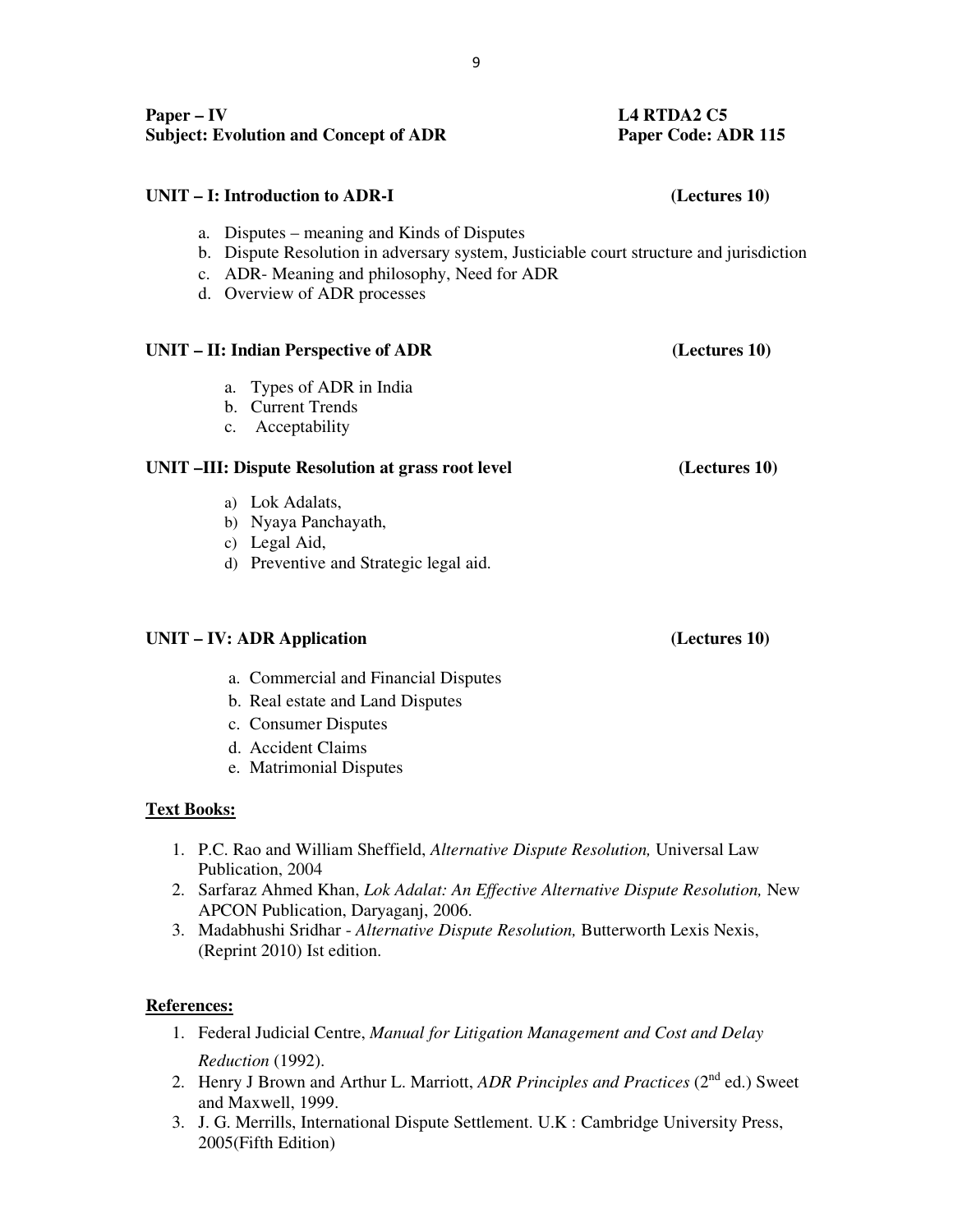| <b>Subject: Law of Arbitration</b> |                                                                                                                                                                                                                                 | Paper Code: ADR 117 |  |
|------------------------------------|---------------------------------------------------------------------------------------------------------------------------------------------------------------------------------------------------------------------------------|---------------------|--|
|                                    | UNIT – I: Introduction to Arbitration                                                                                                                                                                                           | (Lectures 10)       |  |
|                                    | a. Concept and Essential features<br>b. Need of Arbitration in International and Indian Law<br>c. Arbitration Law before 1996<br>d. Arbitration Law after 1996                                                                  |                     |  |
|                                    | UNIT -II: Law of Arbitration in India-I                                                                                                                                                                                         | (Lectures 10)       |  |
| e.                                 | a. Arbitration Agreement<br>b. Appointment of Arbitrator<br>c. Conduct of Arbitration Proceedings<br>a. Power of Courts to interfere in Arbitration Proceedings<br>d. Place of Arbitration<br>Law applicable to the Arbitration |                     |  |
|                                    | UNIT - III: Law of Arbitration in India-II                                                                                                                                                                                      | (Lectures 10)       |  |
|                                    | a. Interim Measures<br>b. Jurisdictional Issues<br>c. Arbitral Award                                                                                                                                                            |                     |  |

- d. Setting Aside the Arbitral Award
- e. Enforcement of Arbitral Award
- f. Online Dispute Resolution

### **UNIT – IV: International Dispute Resolution (Lectures 10)**

- **a.** Foreign Award
- **b.** New York Convention
- **c.** Geneva Convention
- **d.** Enforcement of Foreign Award: Public Order

#### **Text Books:**

- 1. Avtar Singh, Law of Arbitration and Conciliation, Eastern Book Company, 2013(10th Edition)
- 2. Bansal, A. K. *Law of international commercial arbitration,* Universal, Delhi, (2010)
- 3. David St. John, Judith Gill, Mathew Gearing, *Russell on Arbitration,* Sweet & Maxwell,  $23<sup>rd</sup>$  ed. 2013.

### **References:**

- *1.* O. P. Malhotra & Indu Malhotra, *The Law and Practice of Arbitration and*  Conciliation, 3<sup>rd</sup> ed. (2014).
- 2. Justice P.S. Narayan, *The Arbitration and Conciliation Act*, 4<sup>th</sup> ed. (2007).
- 3. Chawla, S.L. *Law Of Arbitration and Conciliation*, Eastern Law House (2004)
- 4. Markanda P.C., *Law Relating to Arbitration and Conciliation*, Wadhwa Nagpur

**Paper – V L4 RTDA2 C5**<br>**Paper – V L4 RTDA2 C5**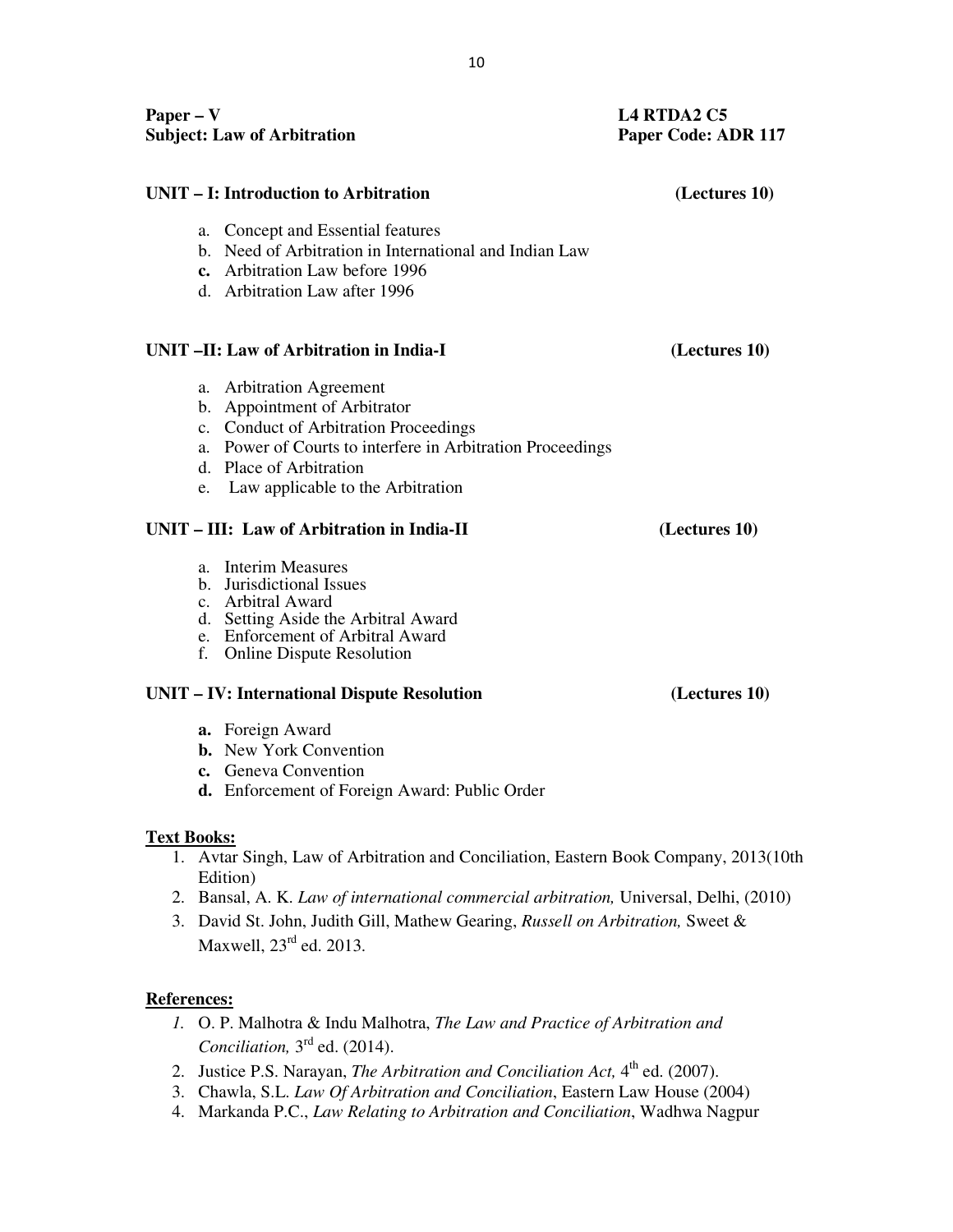| Paper – VI<br><b>Subject: Mediation, Conciliation and Negotiation</b> |                                                                                                                                                                               | <b>L4 RTDA2 C5</b><br>Paper Code: ADR 120 |  |
|-----------------------------------------------------------------------|-------------------------------------------------------------------------------------------------------------------------------------------------------------------------------|-------------------------------------------|--|
|                                                                       | <b>UNIT - I: Mediation-I</b>                                                                                                                                                  | (Lectures 10)                             |  |
| a.                                                                    | Mediation: Meaning, Scope and importance of Mediation<br>b. Adjudication vs Mediation<br>c. Techniques of Mediation<br>d. Mediation Ethics and Obligations of Mediation       |                                           |  |
|                                                                       | UNIT - II: Mediation II                                                                                                                                                       | (Lectures 10)                             |  |
| a.                                                                    | Supreme Court's Module on Mediation<br>b. Civil and Commercial Mediation<br>c. Family Mediation<br>d. Victim-offender Mediation<br>UNIT – III: Conciliation and Negotiation   | (Lectures 10)                             |  |
|                                                                       | a. Conciliation: Nature and Modes of Conciliation<br>b. Law Relating to Conciliation<br>c. Negotiation: Meaning and Significance<br>d. Techniques and approach to Negotiation |                                           |  |
|                                                                       | <b>UNIT - IV: International Practices</b>                                                                                                                                     | (Lectures 10)                             |  |
| $\mathbf{c}$ .                                                        | a. Comparative study of Mediation<br>b. Comparative Study of Conciliation<br>Negotiation for International Relations and Disputes                                             |                                           |  |

#### **Text Books:**

- 1. Sriram Panchu, *Mediation Practices & Law*, Lexis Nexis Butterworth, 1<sup>st</sup> ed. (2011).
- 2. S. Susheela, *Mediation Readers Handbook*, Asia Law House, 1<sup>st</sup> ed. (2012).

#### **References:**

- 1. Abraham P. Ordover and Andrea Doneff, *Alternatives to Litigation : Mediation, Arbitration, and the Art of Dispute Resolution*, Notre Dame: National Institute for Trial Advocacy, 2002
- 2. Mediation in India, A Toolkit, USEFL
- 3. The Mediator's Handbook by Ruth Chariton and Micheline Dewdney .
- 4. The Fundamentals of Family Mediation by John M. Haynes and Stephanie Charlesworth.

11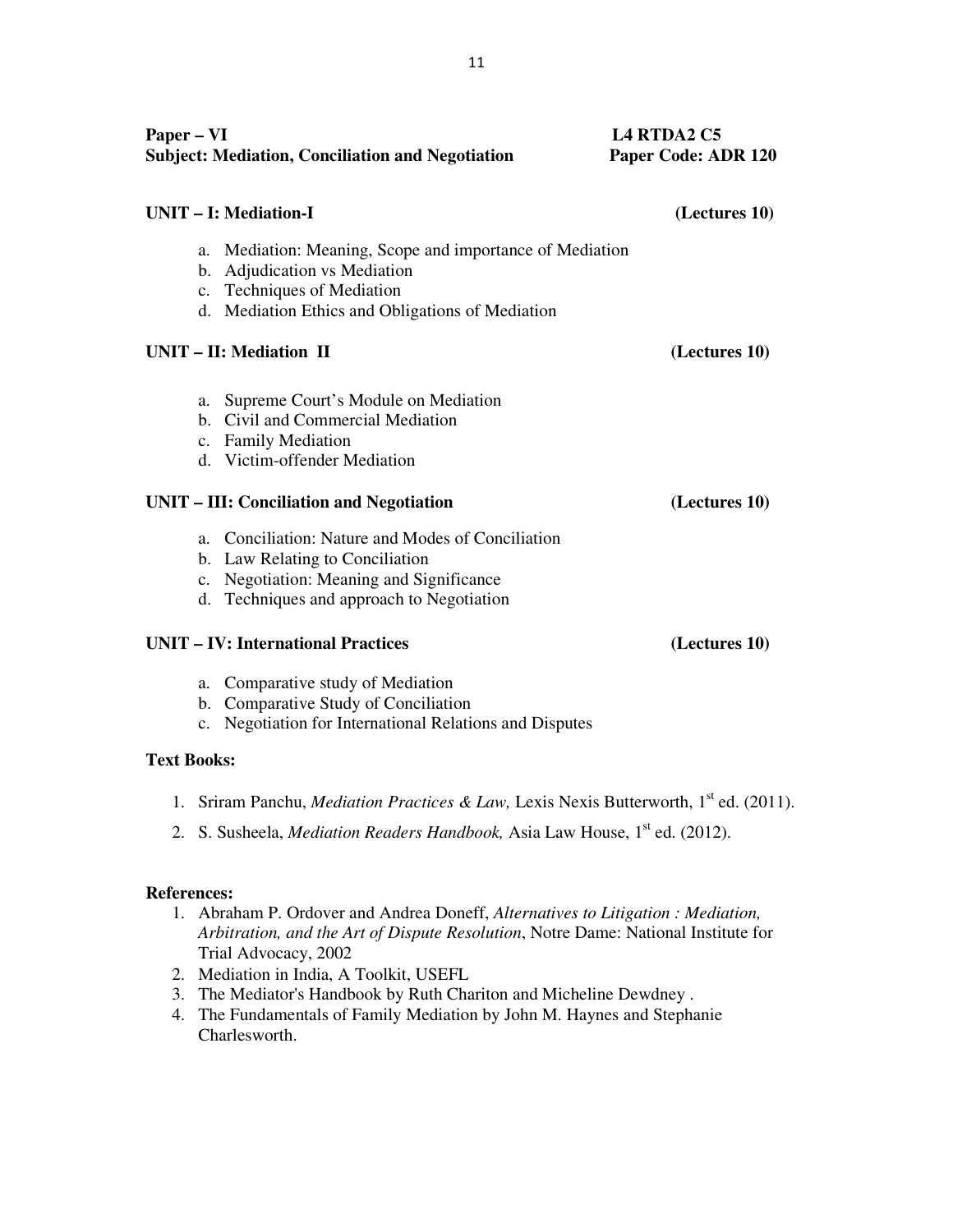| Paper – VII                            | <b>Subject: International Commercial Arbitration</b>                                                                                                                                                                                                                                            | <b>L4 RTDA2 C5</b> | Paper Code: ADR 122     |
|----------------------------------------|-------------------------------------------------------------------------------------------------------------------------------------------------------------------------------------------------------------------------------------------------------------------------------------------------|--------------------|-------------------------|
|                                        | <b>UNIT-I: Introduction</b>                                                                                                                                                                                                                                                                     |                    | (Lectures-10)           |
| a.<br>b.<br>$\mathbf{c}$ .<br>d.<br>e. | Concept, Nature and Emergence of International Commercial Arbitration<br>Dispute Resolution in International Trade<br>Important terms used in International Commercial Arbitration<br><b>International Arbitration Institutions</b><br>between institutional versus ad-hoc rules of arbitration |                    | A comparison            |
|                                        | <b>UNIT-II: Applicability of Laws</b>                                                                                                                                                                                                                                                           |                    | (Lectures-10)           |
| a.                                     |                                                                                                                                                                                                                                                                                                 |                    | Types of laws           |
| b.                                     | applicable in international commercial arbitration                                                                                                                                                                                                                                              |                    | Governing law of        |
| c.                                     | arbitration, Law applicable to the substantive and procedural issues                                                                                                                                                                                                                            |                    | Enforcing the           |
| d.                                     | choice of law clause                                                                                                                                                                                                                                                                            |                    | Party Autonomy:         |
| e.                                     | Choice of law (Seat Theory), Choice of national law.                                                                                                                                                                                                                                            |                    | <b>Conflict Rules</b>   |
|                                        | UNIT-III: Regulating International Commercial Arbitration                                                                                                                                                                                                                                       |                    | (Lectures-10)           |
| a.                                     |                                                                                                                                                                                                                                                                                                 |                    | An introduction to      |
| b.                                     | UNCITRAL Model law on International Commercial Arbitration                                                                                                                                                                                                                                      |                    | Judicial                |
| c.                                     | intervention to Arbitration                                                                                                                                                                                                                                                                     |                    | Reference to            |
| d.<br>e.                               | arbitration<br>General policy for enforcement, review and refusal of foreign award in India.                                                                                                                                                                                                    |                    | <b>Interim Measures</b> |

### **UNIT-IV: Recognition or enforcement of foreign arbitral awards (Lectures-10)**

- a. Foreign Award- meaning
- b. The International Conventions for recognition and enforcement of arbitral awards
- c. Reciprocity and Commercial Reservation
- d. Indian law- Scope and Applicability
- e. Recognition and enforcement of annulled awards

### **Text Books:**

- 1. Jay E. Grenig, International Commercial Arbitration, West Thomson Reuters, 1st ed.(2014).
- **2.** Kroll, Laukas A Mistelis, Viscasilas, V. Rogers, International Arbitration and International Commercil Law, Kluwer International (2011)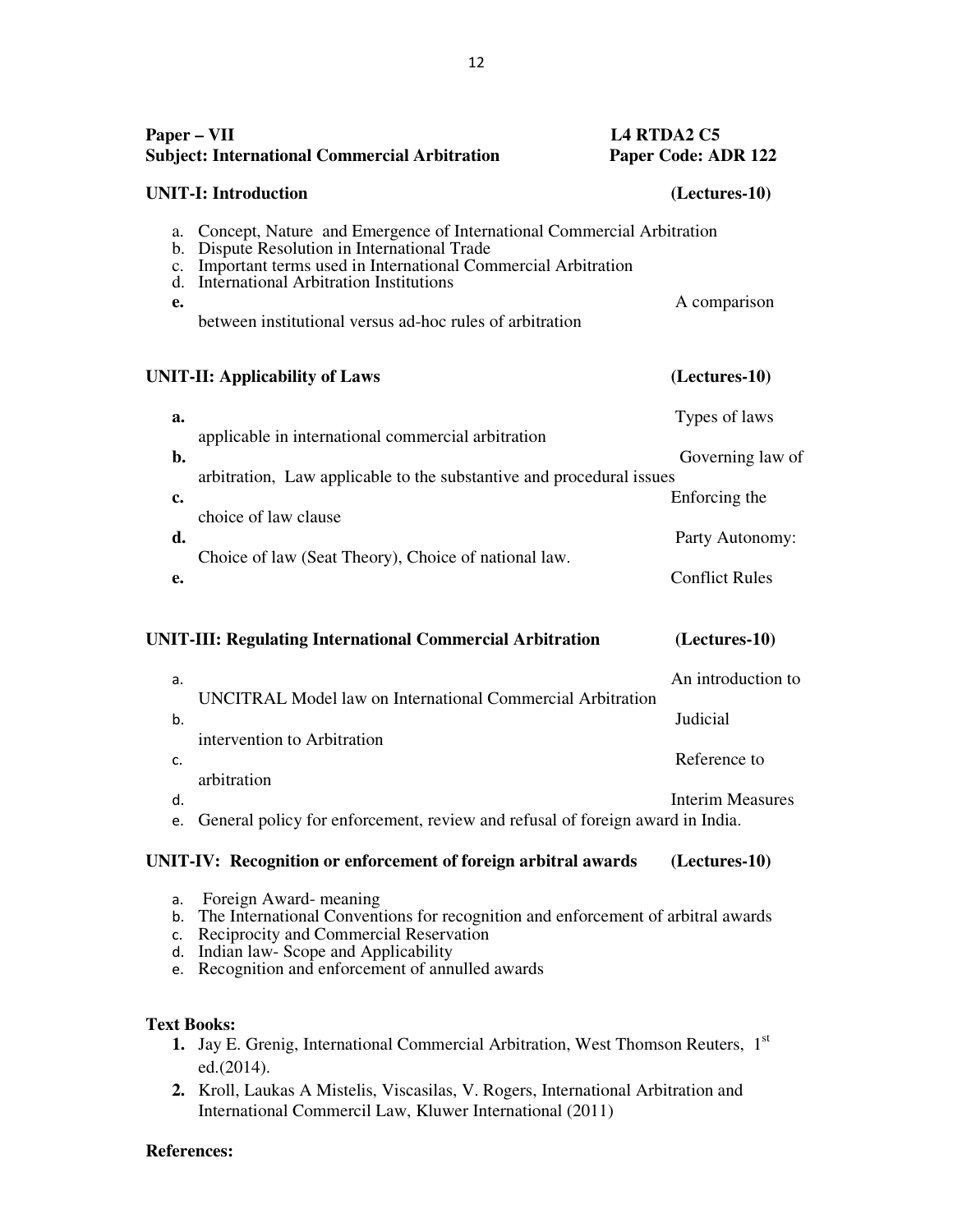- 1. Ashwinie Kumar Bansal, International Commercial Arbitration Practice and Procedure (Enforcement of Foreign Awards - Covering more than 75 Countries), Universal Law Publication Co. Pvt. Ltd,  $1<sup>st</sup>$  ed. (2014).
- 2. Justice R.S. Bachawat, Anirudh Wadhwa, Anirudh Krishnan, Law of Arbitration and Conciliation with Exhaustive Coverage of International Commercial Arbitration & ADR, Lexis Nexis Butterworth,  $5<sup>th</sup>$  ed. (2013).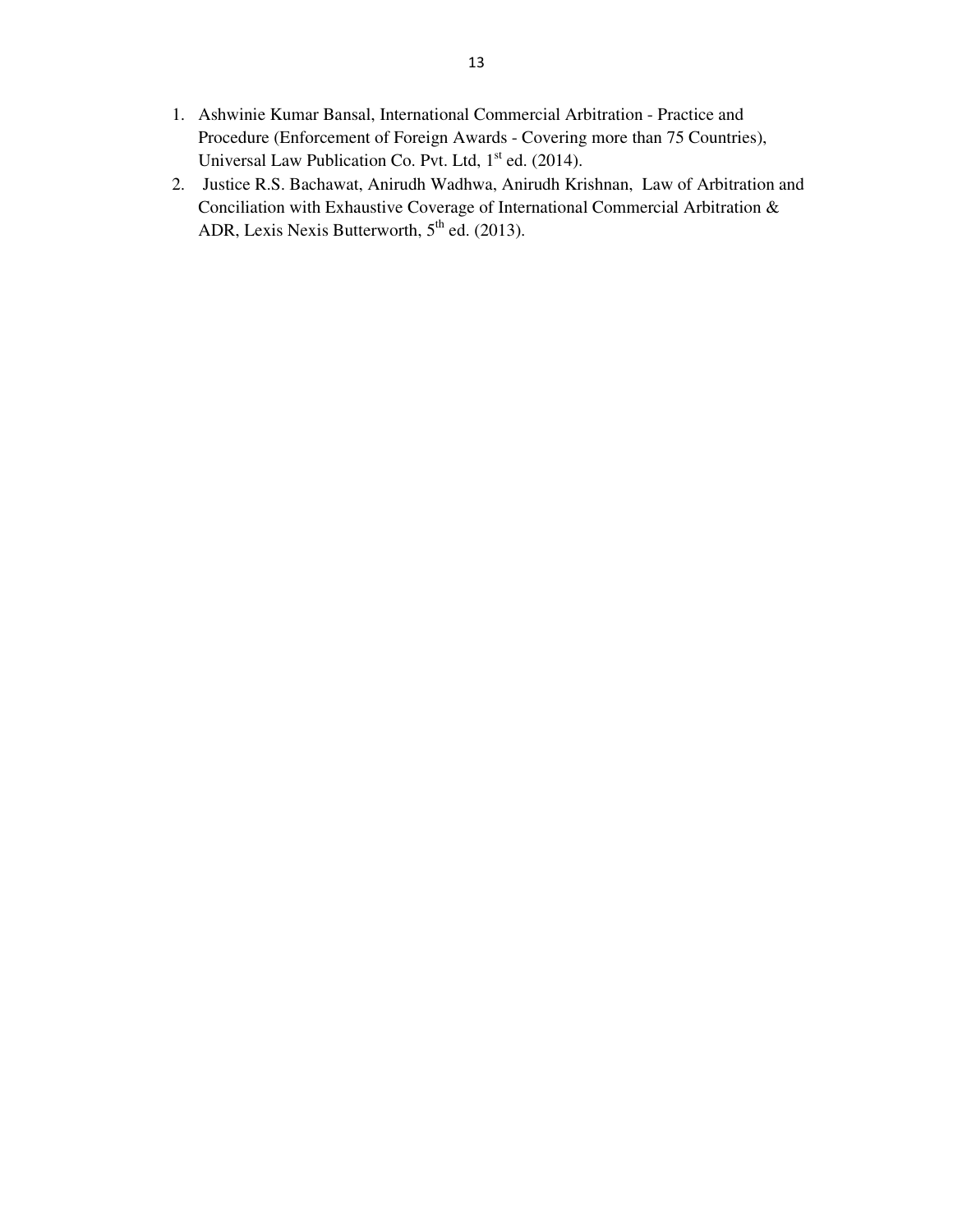**Paper – VIII L4 RTDA2 C5**

# **International Investment Arbitration Paper Code: ADR 124**

### **UNIT-I: Introduction (Lectures-10)**

- a. Overview of issues and trends in foreign investments
- b. Foreign investments in historical context.
- c. Trends in flow of foreign investments.
- d. Foreign investments and development.

#### **UNIT-II: Regulation of Foreign Investment (Lectures-10)**

- a. Historical trends in regulation of foreign investments
- b. Perspectives and emergence of bilateral, regional and multilateral Investments Treaties.
- c. Rights of foreign investors.
- d. Responsibilities of foreign investors' vis-à-vis environment, human rights and other municipal concerns of host states

#### **UNIT III: Remedies for Foreign Investors (Lectures-10)**

- a. Trends and issues in treaty based remedies for foreign investors.
- b. Fork in the road and the umbrella clauses.
- c. Overview of foreign arbitral institutions.
- d. Recognition and enforcement of foreign arbitral awards with specific reference to India.

### **UNIT-IV: International Centre for Settlement of Investment Disputes(Lectures-10)**

- a. Overview of ICSID.
- b. Resolution of Investors State Dispute with specific reference to Washington Convention 1965.
- c. Preliminary issues in respect of jurisdictional proceedings.
- d. Essentials for the jurisdiction of ICSID, patterns of consent and meaning of foreign investment under Article 25 of the ICSID.

#### **Text Books:**

- 1. Campbell Mc Lachlan, Laurence Shore & Matthew Weiniger, *International Investment Arbitration: Substantive Principles, Oxford University Press, 1<sup>st</sup> ed, 2008.*
- 2. Todd Weiler, *International Investment Law and Arbitration: Leading Cases from the ICSID, NAFTA, Bilateral Treaties and Customary International Law, Cameron,2005.*
- 3. Mohamed A. M. Ismail, COnseil dÉtat, *International Investment Arbitration: Lessons from Developments in the MENA Region, Ashgate, 1<sup>st</sup> ed., 2013*

#### **References:**

- **1.** *Arbitration under International Investment Agreements: A Guide to the Key Issues* (2010) INTL K3830 .A75 2010.
- **2.** Kroll & Horn, *Arbitrating Foreign Investment Disputes: Procedural and Substantive Legal Aspects,* Kluwer Law, (2004)

## **Subject: Foreign Investment and**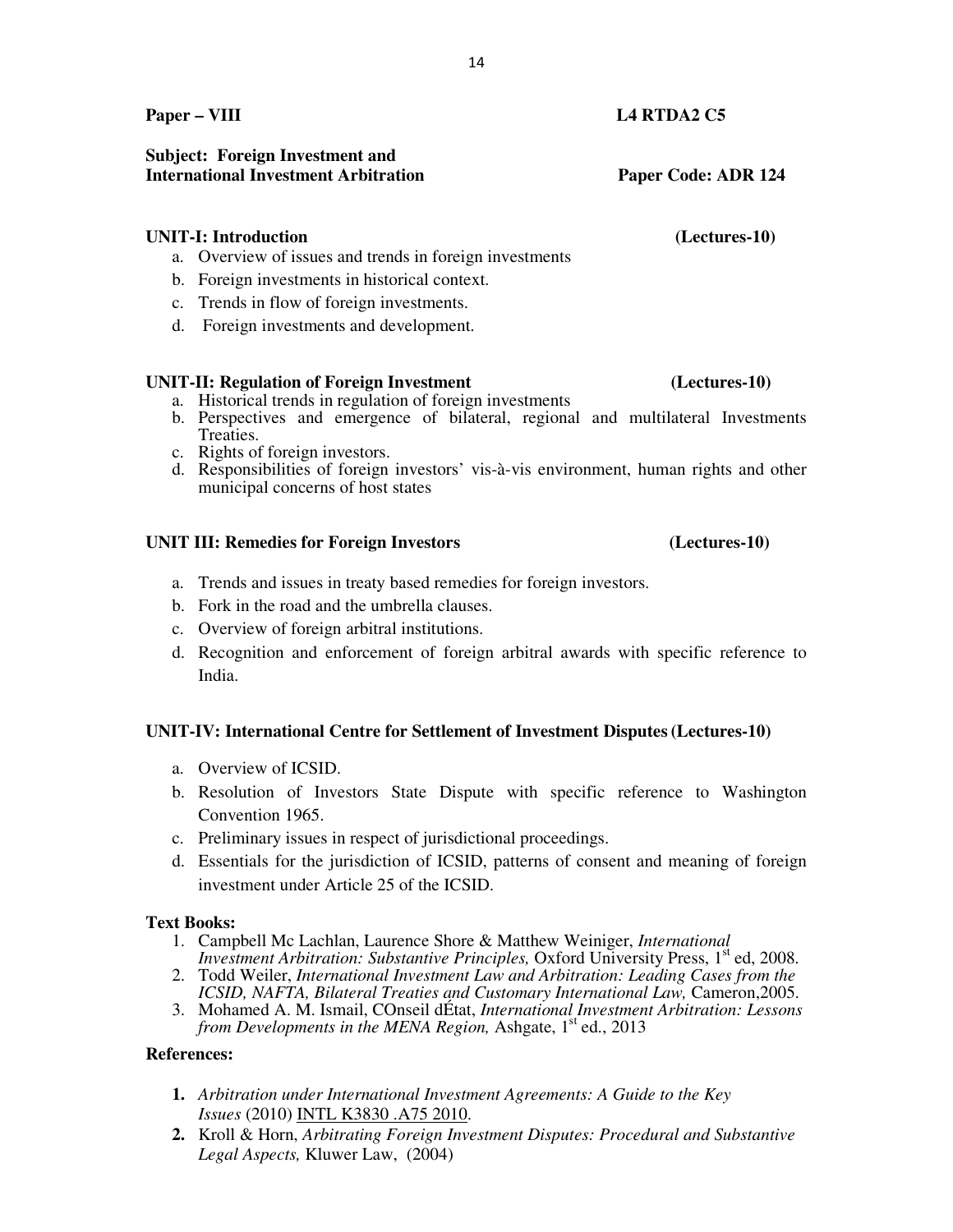#### **Paper – IX L4 RTDA2 C5 Subject: Practical Training in ADR Skills Paper Code: IPR 126**

The objectives of this paper is to develop in the students of LLM ADR practical understandings of the matter which can be preferably resolved through ADR. They will therefore be given actual training in processing cases for resolution using ADR techniques. The main focus will be on resolution of commercial disputes of both national and international dimensions, disputes between citizens and government, matrimonial disputes, arbitration and those concerning civil rights. During the semester at least four cases will have to be processed by the students. The evaluation of course work in this paper shall be exclusively internal by a Board of examiner constituted by the Academic Programme Committee of the University School of Law and Legal Studies.